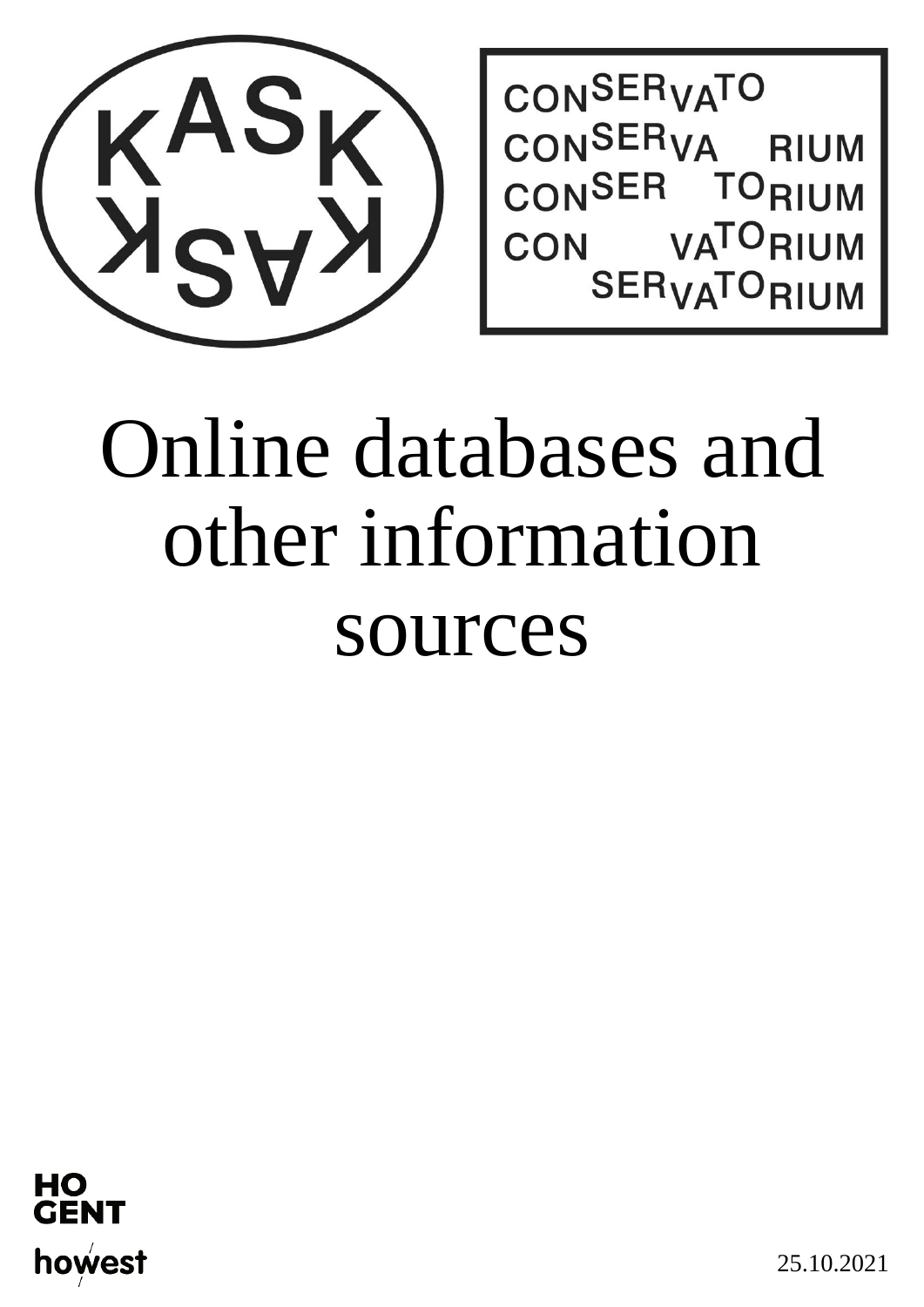

# **Content**

| 1. General information                  |    |
|-----------------------------------------|----|
| 2. Databases accessible via ApolloX     |    |
| 2.1. Multidisciplinary                  |    |
| 2.2. Drama, visual and audiovisual arts |    |
| 2.3. Music                              | 6  |
| 3. Databases and interesting websites   |    |
| 3.1. Multidisciplinary                  |    |
| 3.2. Drama, visual and audiovisual arts | 10 |
| 3.2.1. Specific websites                | 10 |
| 3.2.2. Do you want more?                | 13 |
| Music<br>3.3.                           | 14 |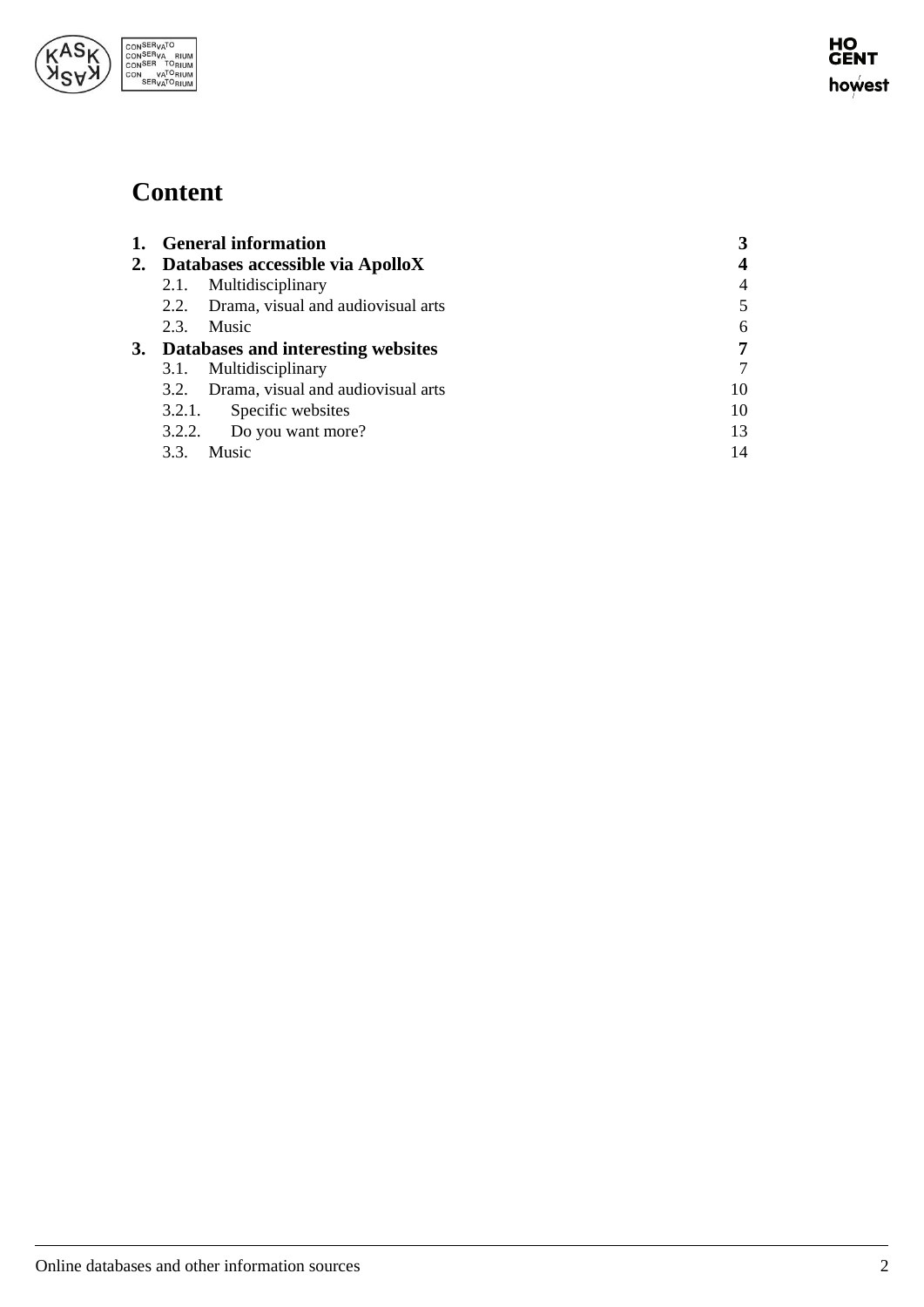

# <span id="page-2-0"></span>**1. General information**

Even without a physical library it is still possible to find and use sources. There are thousands of databases and forums online where you can find journals, articles and sometimes entire books. Via KASK/HOGENT you have access to some very useful databased, but there is also a sea of information waiting for you. In this document we explain how you can find and use databases via HOGENT and we have made a summary of some of the websites which might be interesting for you.

If you want to use databases via KASK & Conservatorium, you can access these by going to Chamilo and clicking on the [Academic Software](https://www.academicsoftware.eu/) icon. You might have to log in with your account again. Either you will find the icon **BIB Bronnen Hogent** on top of your page, or look it up in your search bar.

Still there are always texts that are not accessible via this database, or that are not even referred to by specific databases. Thus, it is wise to use complimentary databases in parallel. Be attentive, note the texts that interest you but do not have access to. Check later if you can open them via another website. Thus, don't search by text but by database.

Applications such as [Evernote](https://evernote.com/intl/nl/) of [Zotero](https://www.zotero.org/) can help save and organize the information you find.

By searching you learn the particularities of the individual databases. One database might be focused on Belgian press clippings while another only focuses on peer reviewed academic papers. Your research subject determines what is useful for you. That can be an academic paper but also a historical document, poem, diary entry, artist's text, interview, press clipping and so forth.

The way that a database can be used can also be different. It might take some time to understand its logic, but that work can pay off. For instance: you are interested in ecology, space and peripheral areas. You think directly of Robert Smithson, so you go looking for texts which relate to your interest. You search in a specialized database to begin. How does this database work and which texts can you find? Begin by looking at search aids work, such as: "and", "+", "…", etc.

We thought about Robert Smithson and are looking for related articles. The keywords that we could try are: Robert Smithson, Rural space, Ecology…

If we search for these keywords on Jstor we see the following:

Robert Smithson = 7461 hits "Robert Smithson" = 1600 hits "Robert Smithson" and "rural"  $= 188$  hits "Robert Smithson" and "rural" and "ecology"  $= 67$  hits

In four steps you have reduced the number of results from unworkable to workable. The quotation marks here insure that Robert Smithson is searched for as one word. Thus we search only for texts where Robert Smithson is written out fully. Robert and Smithson are not considered as separate terms, so that we can be sure that the hits in the texts are referring to ones where the artist Robert Smithson is be mentioned. "And" insures that Jstor only selects texts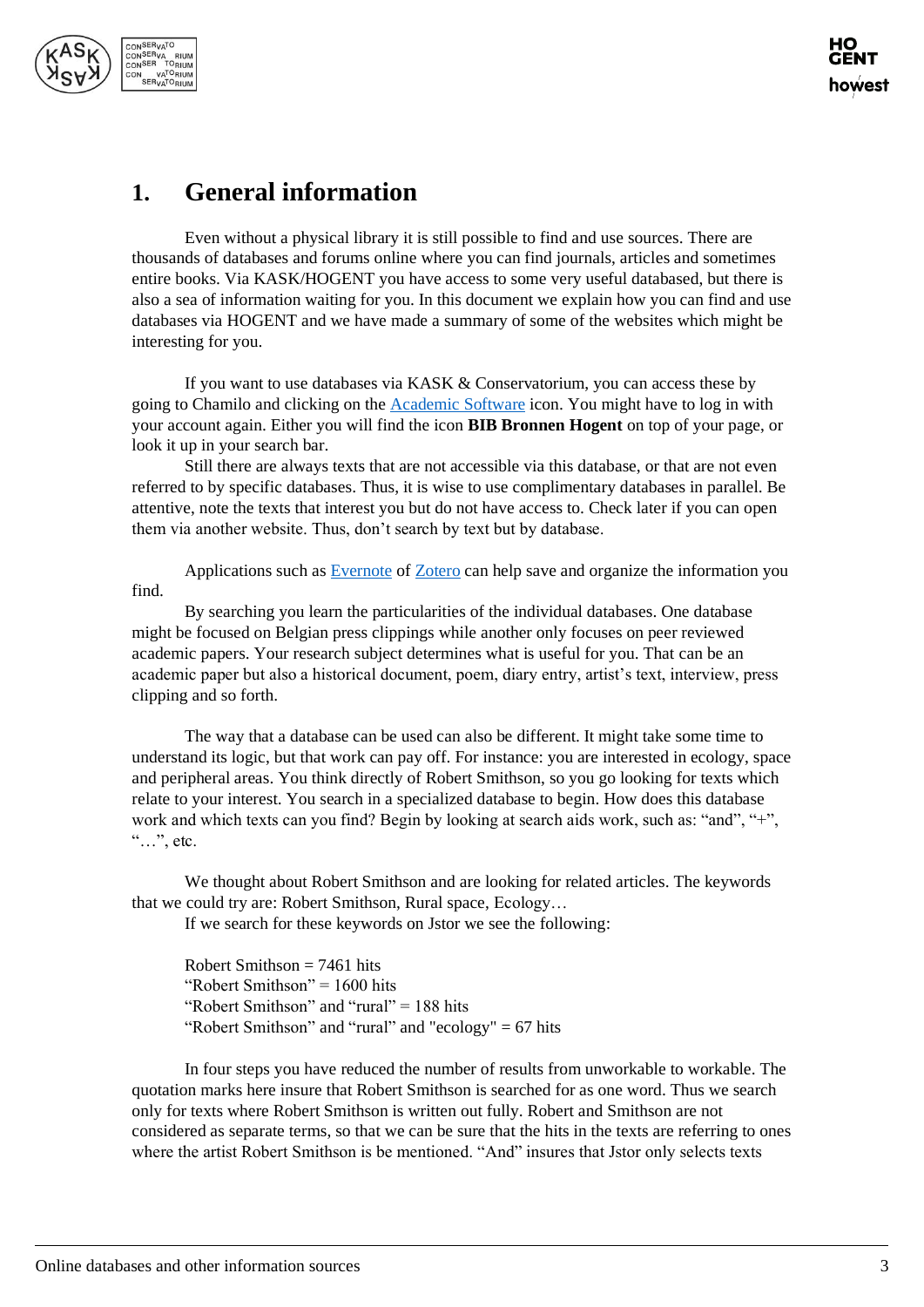

were Robert Smithson and "rural" are found. In this way you can filter your results to only the texts which are relevant for you. Thus, by using the right search terms in the right way you can filter your results.

In this document we will only explain the use of databases. For a more detailed discussion about critical use of sources you can see a PowerPoint from Scriptie Startdag or go to the page [kritisch](https://chamilo.hogent.be/index.php?application=Chamilo%5CApplication%5CWeblcms&go=CourseViewer&course=22068&tool=LearningPath&tool_action=ComplexDisplay&publication=980981&preview_content_object_id=2280471&learning_path_action=Viewer&child_id=56360)  [denken en onderzoekscompetenties](https://chamilo.hogent.be/index.php?application=Chamilo%5CApplication%5CWeblcms&go=CourseViewer&course=22068&tool=LearningPath&tool_action=ComplexDisplay&publication=980981&preview_content_object_id=2280471&learning_path_action=Viewer&child_id=56360) (In Dutch only).

In case you can not consult a database or you have other questions about the use of databases, sent an e-mail to:

[kunstenbibliotheek@hogent.be](mailto:kunstenbibliotheek@hogent.be) o[r bibcons@hogent.be](mailto:bibcons@hogent.be)

# <span id="page-3-0"></span>**2. Databases accessible via Academic Software**

You can only consult the following databases at home with access via the website: www.academicsoftware.eu (you will find a shortcut on the homepage of Chamilo).

## <span id="page-3-1"></span>**2.1. Multidisciplinary**

#### - **Google Scholar**

The academic version of google, where only academic texts are searched. Sometimes you will find complete articles, but not always. It is especially easy to start from an article or text you know. For example, by typing in that text and seeing who refers to that text or which texts are related to it. Be critical of the texts you find, not all texts are equally academic or equally useful. Look carefully at the references of a text, you can also see these via Google.Scholar. If there are many, this is usually a good sign. Also look at the author of that text; is this a famous author, or a student? You can also use Google.Scholar without ApolloX, but if you use it through the application you will get access to more online articles.

#### - **Springer Online Journals**

Art is not a separate discipline, but literature, philosophy and history are, just like economics, mathematics and education, a separate discipline.

#### - **Web of Science**

An important database with references of scientific articles from both the field of the arts/social sciences and the exact sciences.

- **Apache** Critical and independent investigative journalism from Belgium.

#### - **Correspondent**

Critical and independent investigative journalism from the Netherlands.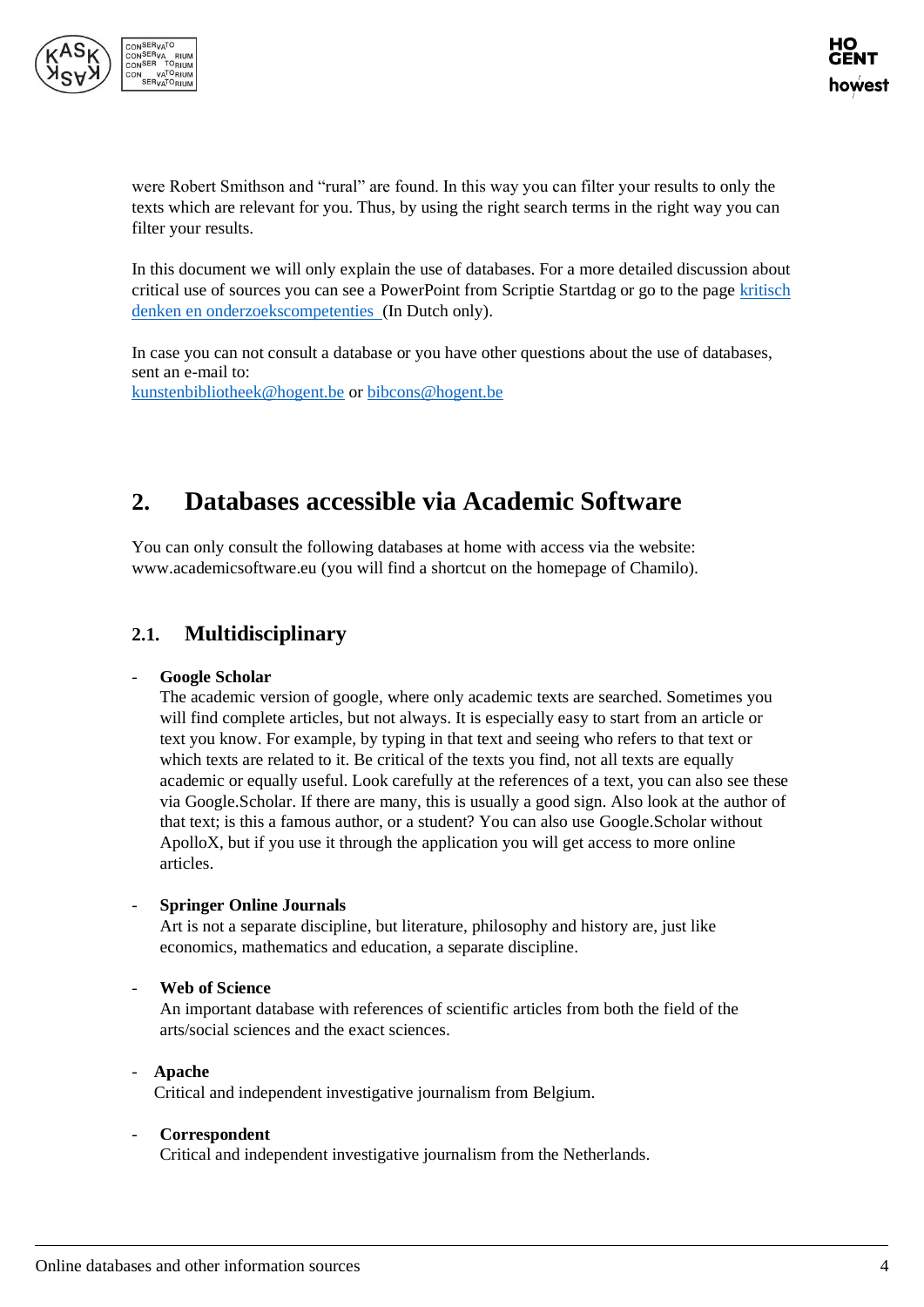

# <span id="page-4-0"></span>**2.2. Drama, visual and audiovisual arts**

#### - **Arts Premium Collection**

A giant source of information. A collection of different databases full of (academic) texts about film, visual arts, design, music and drama. The three main databases you have access to, are:

#### The Music & Performing Arts Collection.

Both music and drama/performance art. More than 1000 different music and/or drama/performance magazines that have been digitized.

#### **The Screen Studies Collection**

The largest collection of film theory there is. Three main catalogs are at the core:

#### - **FIAF International Index to Film Periodicals Database**

This database contains FIAF treasures from film archives, a selection of reference books and full text from more than 60 film magazines.

#### - **AFI-catalogus (AFI)**

The AFI catalog is the most important and authoritative source of American film information. It covers the history of American cinema from 1893 to 1975, with complete or short recordings of films from 1976 to the present day.

#### - **Filmindex Internationaal (FII)**

Film Index International is an important source of information for films and people made in collaboration with the British Film Institute. Films from all periods and all genres from 170 countries are indexed.

#### - **The Art, Design & Architecture Collection**

An extensive overview of current publications in the field of visual and applied art. Includes the specialist indexes ART Bibliographies Modern (for modern and contemporary art), Design & Applied Arts Index (for all aspects of design and craftsmanship) and International Bibliography of Art (a collection of scientific studies on western art history). Many full-text articles.

#### - **Artstor**

Artstor is the most comprehensive image resource for educational and scientific use. The image database brings media from international museums, archives and institutions together.

#### - **EBSCO Art & Architecture Source**

Art & Architecture Source is an extensive full-text database for research in the arts into visual and applied arts, but also into architecture and design. It has a strong international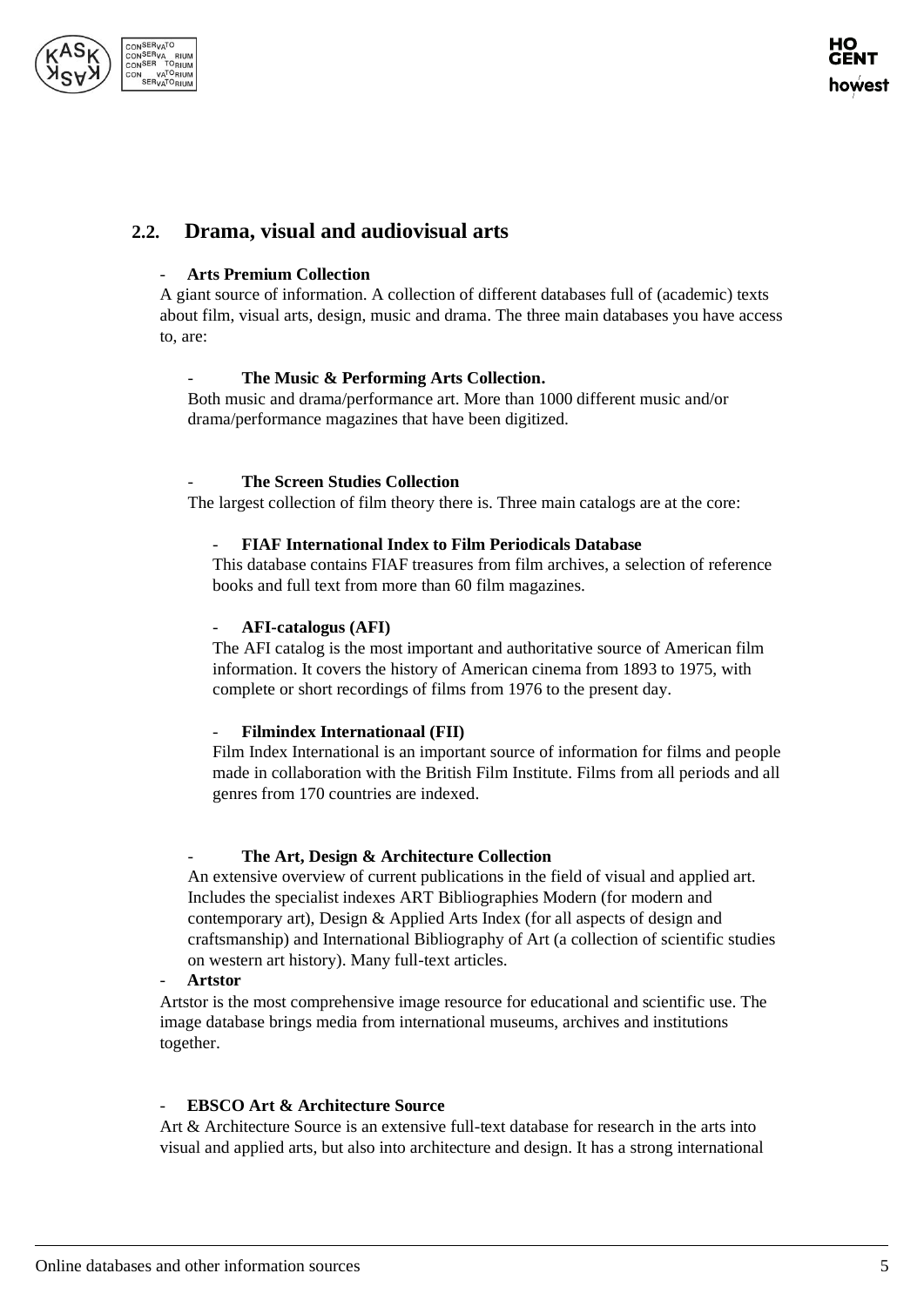

coverage and offers hundreds of articles from full-text art magazines and books, plus detailed indexes, abstracts and images.

#### - **IngentaConnect - Journal of Curatorial Studies**

*Before use: type in the search bar: "Journal of Curatorial Studies", click on "search by Publication title".*

The Journal of Curatorial Studies is an international, peer-reviewed journal that examines the functioning of curators and their relationship to exhibitions, institutions, audiences, aesthetics and ethics.

## <span id="page-5-0"></span>**2.3. Music**

#### - **JSTOR's Music Collection**

A collection of full-text journal articles about music - also contains music scores.

#### - **MGG - Die Musik in Geschichte und Gegenwart**

A general encyclopedia of music in German. *MGG* is encyclopedic in the true sense of that term: it offers in-depth articles on every aspect of music as well as many related areas such as literature, philosophy, and visual arts. *MGG Online* contains the second print edition of *MGG*, published from 1994 to 2008, as well as current, continuous online updates and additions.

#### - **Oxford Music Online**

Music encyclopedia compiled by Oxford. This extremely useful source is better known as the New Grove. It is regularly updated and is the authority for music references in English.

#### - **Arts Premium Collection (zie ook 2.2)**

A giant source of information. A collection of different databases full of (academic) texts about film, visual arts, design, drama and also music:

- **The Music & Performing Arts Collection.** Both music and drama/performance art. More than 1000 different music and/or drama/performance magazines that have been digitized.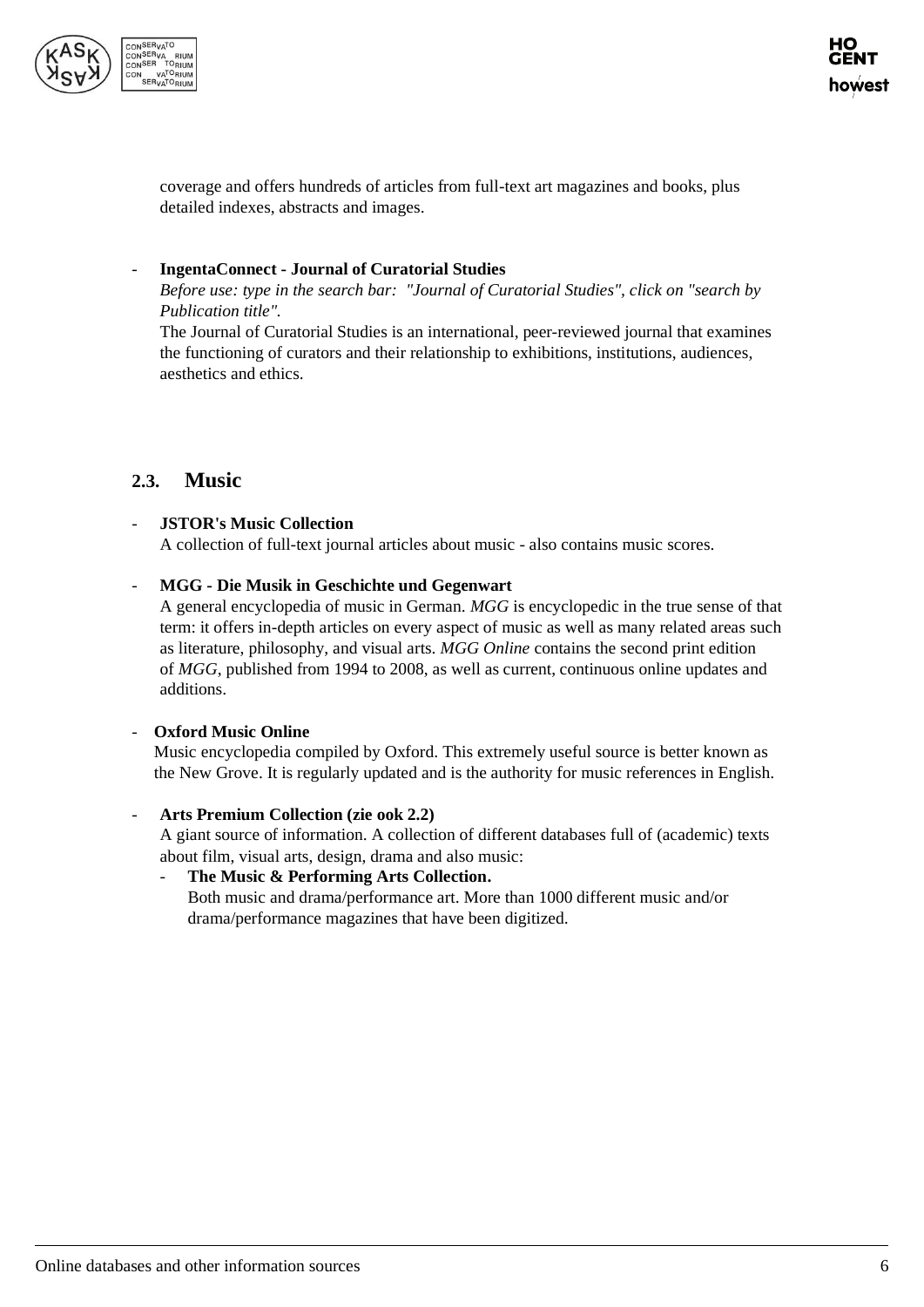

# <span id="page-6-0"></span>**3. Databases and interesting websites**

The following websites and databases are "open-access" so freely accessible, partially accessible, or not accessible. Texts you find via a database that are not accessible can often be found via a simple online search or via another (sometimes illegal) database. If you cannot find them anywhere, write them down and search for them at a later time via the computer in a library that is connected to that database (for example, Ghent University).

## <span id="page-6-1"></span>**3.1. Multidisciplinary**

#### [https://www.jstor.org](https://www.jstor.org/)

The most important online database for finding art-critical texts. Currently, many articles are only accessible when you have a subscription. We are looking to see how we can arrange this for the Hogent, but it is not currently available. You can also search for articles without an subscription. Enter some terms and press search. You must indicate that you also want to see articles that are not accessible to you. If you find an article that you want to read, you can google the title of this journal, google the author (they regularly have their own website or you can get access to the article via the institute for which the author works) or, for example, via aaaaarg. fail search (infra), often you will still find the article.

#### [http://www.ubu.com](http://www.ubu.com/)

A gathering place for artistic films, sound works, but also for poetry and text. You will find references to reference works, some historical artist magazines (aspen for example), philosophical texts and much more.

#### [https://www.e-flux.com](https://www.e-flux.com/)

An online art magazine. In addition to announcements of shows, you will find at 'journal' full texts from the e-flux magazine. You can also search by subject, author, etc. Contains, in addition to many critical texts, also many artist texts - often with an activist slant by, for example, Hito Steyerl, Jonas Staan and many others.

#### [https://monoskop.org](https://monoskop.org/)

A website with critical texts, papers and catalogs of historical exhibitions. You can see the different themes in one overview, but you can just as well search by subject or author. A historical collection of pre-war avant-garde magazines, many artist texts, design, radio, experimental music/film and experimental/underground culture in general.

#### [https://muse.jhu.edu](https://muse.jhu.edu/)

Project MUSE is a collection of humanities and social sciences books and magazines from more than 200 leading university press and academic organizations. It is an important database for texts about art. You must log in. You can easily search for titles of texts and then try to find these texts elsewhere in "the real thing".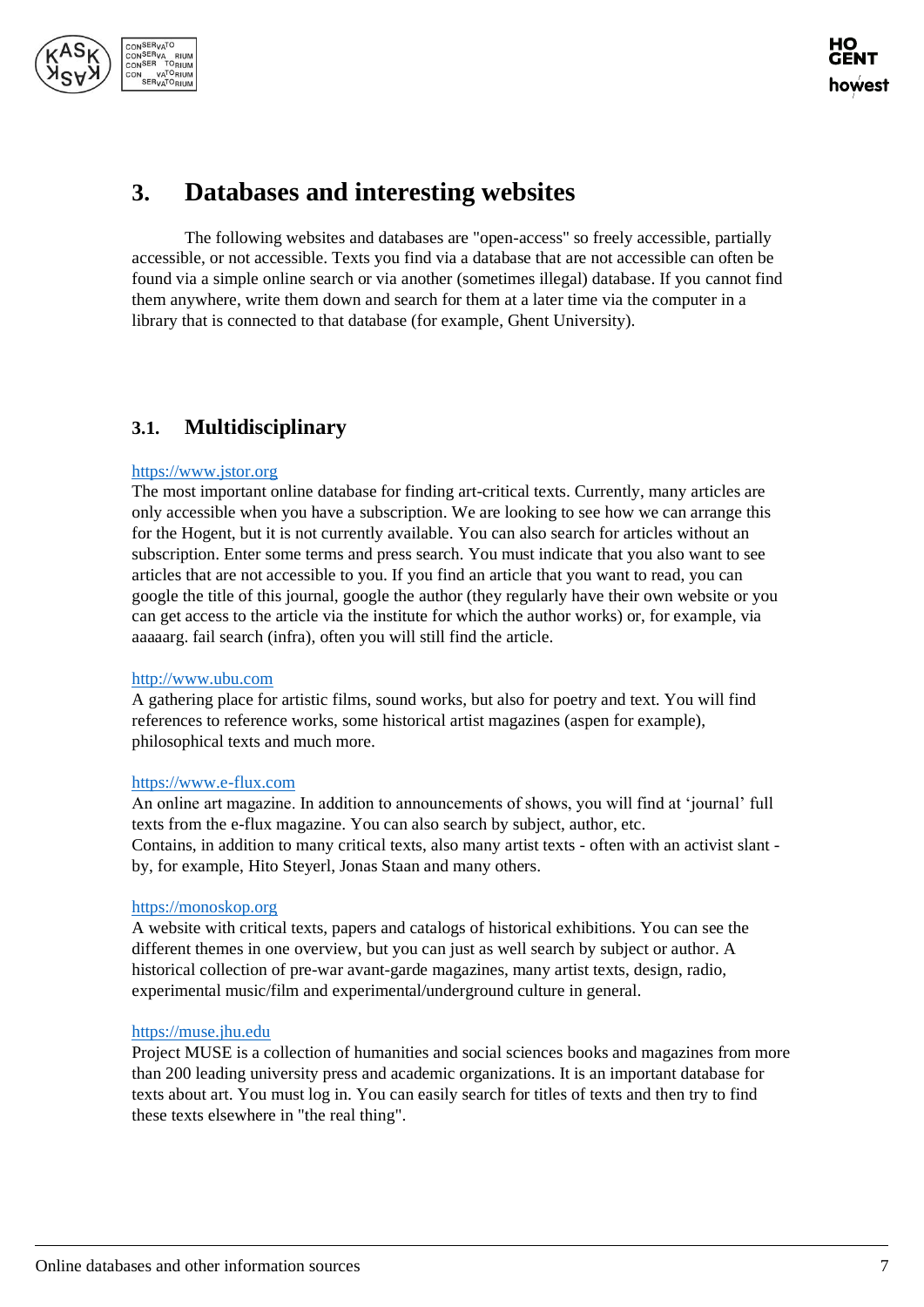

#### <https://www.doabooks.org/>

A database for academic books and articles made available for use by the author. So, it is completely legal. However, the result is sometimes rather poor.

#### <https://www.doaj.org/>

An online, community-driven database that provides access to high-quality, open access, peerreviewed journals. Again, it is important to look critically at your sources as the author's "authority" is sometimes questionable.

#### [https://www.dbnl.org](https://www.dbnl.org/)

The library for Dutch Literature. A gathering place for historical Dutch and Belgian texts, magazines and other writings about language. Besides linguistic texts, you will also find texts by poets and other authors. Difficult to search within the website, easier if you are looking for a specific - linguistic - text or author.

#### [https://www.thefreelibrary.com](https://www.thefreelibrary.com/)

Collection of magazines, books and articles. It is not always easy to find what you are looking for via the search function. It is easier to know what you are looking for, for example an article in ArtForum that you found on JStor but which you did not have access to. If you know in which number of ArtForum the article was, you can search the online editions of ArtForum here. Under the heading "entertainment" (yes ...), you will find the collections: Arts and entertainment industries; Arts, visual and performing; Motion pictures; Music.

#### [https://archive.org](https://archive.org/)

A non-profit website that brings together different "open source" materials. Not only books or articles, but also films, television episodes, etc. Very wide, so also popular media, which sometimes makes it difficult to know what is important and what is not.

#### [http://www.openculture.com](http://www.openculture.com/)

A website with a collection of films, images, books, etc. Very unclear website, but there are useful links under the heading "Free Art & Images" to other databases with online books and articles.

#### [https://www.academia.edu](https://www.academia.edu/)

A gathering place for papers of all kinds. May be useful, but the level is very variable. You will find papers from renowned researchers, as well as papers from students. So be critical in the use of the different papers. Sometimes a paper is only useful for finding new sources and sometimes it is a full source itself, but not always! You must register to gain access, after which you will be stalked with emails.

#### <https://www.hathitrust.org/>

Founded in 2008. HathiTrust is a collaboration between academic and research libraries that contains 17+ million digitized items across all domains.

#### <https://artinflanders.be/en>

A website for collection items of Flemish museums.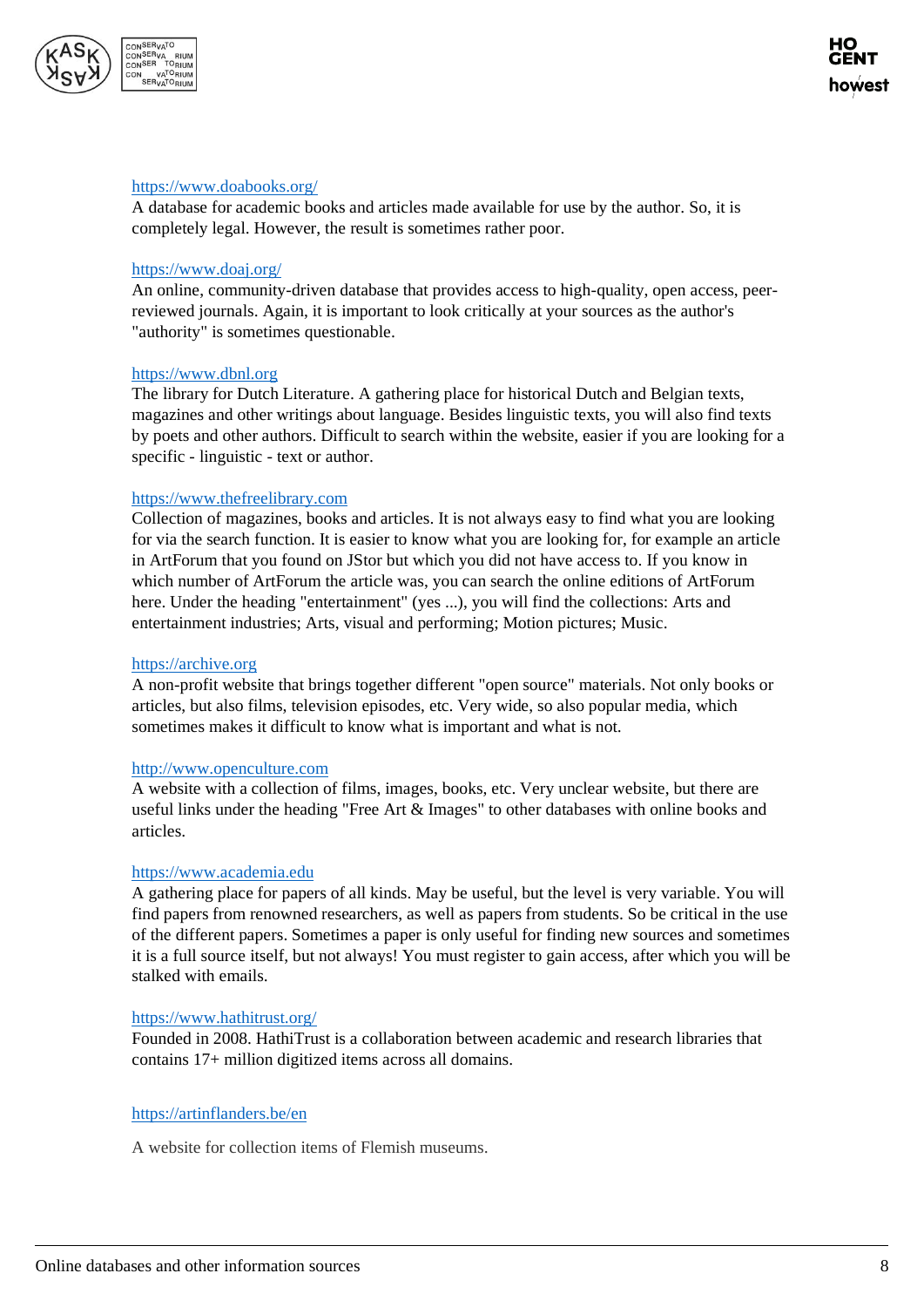

#### [https://hetarchief.be](https://hetarchief.be/)

A website with material from the Flemish cultural, media and public sector. The archives contain material from more than 100 very diverse organizations; from broadcasters to civil society organizations and from cultural institutions to local governments.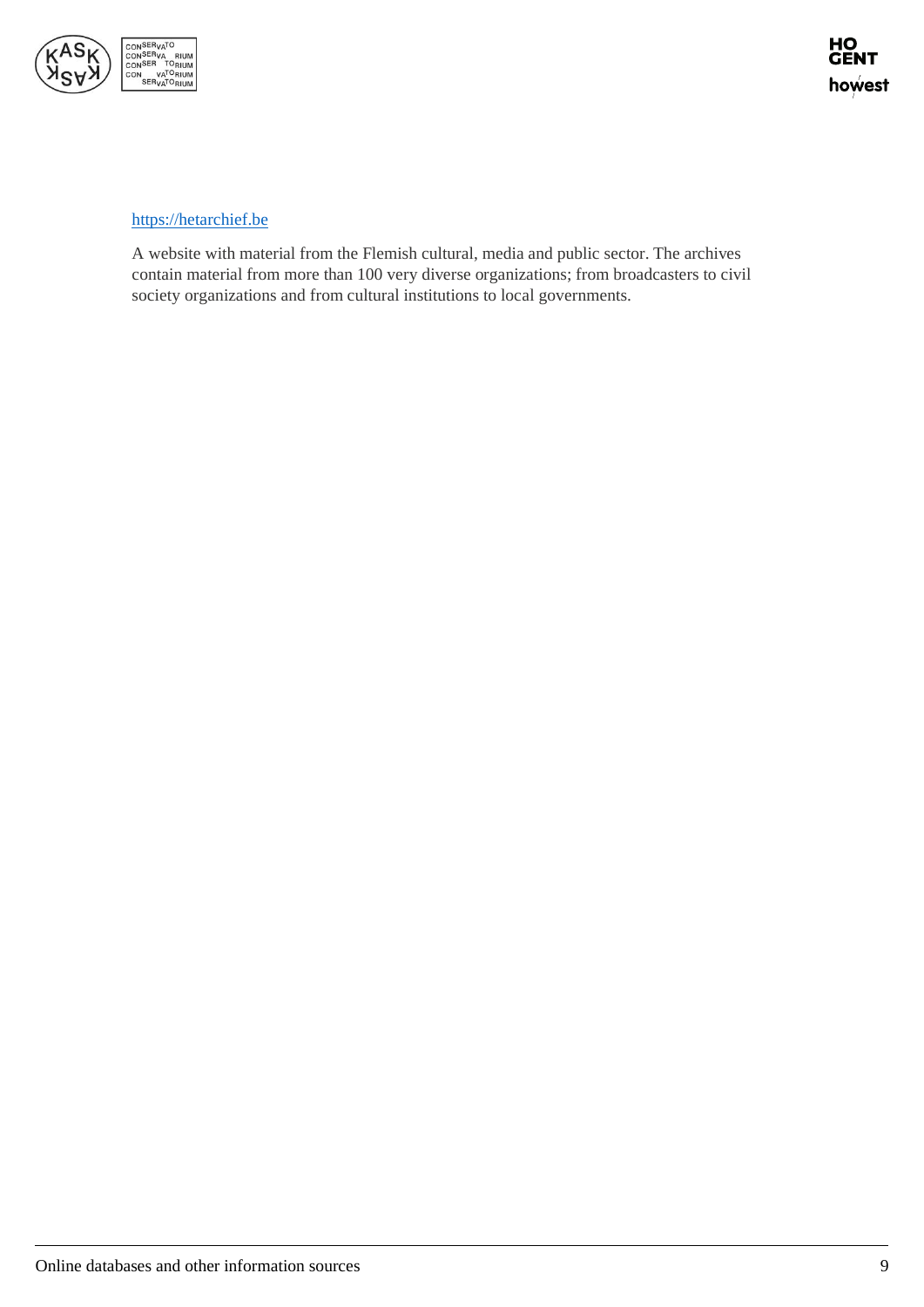

## <span id="page-9-0"></span>**3.2. Drama, visual and audiovisual arts**

#### [https://www.dewitteraaf.be](https://www.dewitteraaf.be/)

Belgium's most art-critical magazine. All previous editions are online. You can easily search by subject, theme and author.

#### [https://e-tcetera.be](https://e-tcetera.be/)

Belgium's most important theater magazine (Dutch). Via 'archief' you can find and read all the previous numbers. Not much visual art, but a lot of texts about theater performance and literature.

#### [https://www.sabzian.be](https://www.sabzian.be/)

Belgian website with film criticism, both new and old (translated) texts. The website aims to be a cinephile map of Belgium and the surrounding area. *Three languages: Dutch, English, French.*

#### <https://www.textezurkunst.de/>

A German/English magazine with a lot of good texts. It contains interviews, extensive reviews on art, film, music, fashion, art history, theory and cultural politics. Since 2006, the magazine's entire main section has been published in both German and English. This can be consulted online without an account.

*Languages: German, English*

#### [portal.getty.edu](http://portal.getty.edu/)

A collection of digitized art historical publications, rare books and related literature from museum and university collections worldwide. *Language: English*

#### <https://rhizome.org/>

Rhizome is a gathering place and platform for digital art and culture. Since 2003, Rhizome has been in residence at The New Museum in New York. You will find online exhibitions, texts, open-source software, etc.

*Language: English*

#### [https://www.digitalartarchive.at](https://www.digitalartarchive.at/)

A website that focuses on media art, design and in particular on digital art. In addition to works of art and artists, it contains more than 3000 texts. The artists and works are divided into different "genres" such as Bio Art, Database Art, Digital Activism, Digital Animation, Digital Graphics, Game Art, etc.

*Language: English*

#### [https://networkcultures.org](https://networkcultures.org/)

The Institute of Network Cultures (INC) analyzes and shapes network cultures through events, publications and online dialogue. A wide focus on design, activism and art. You will find publications, alternative revenue models, examples of critical design, digital counterculture and much more.

*Language: English*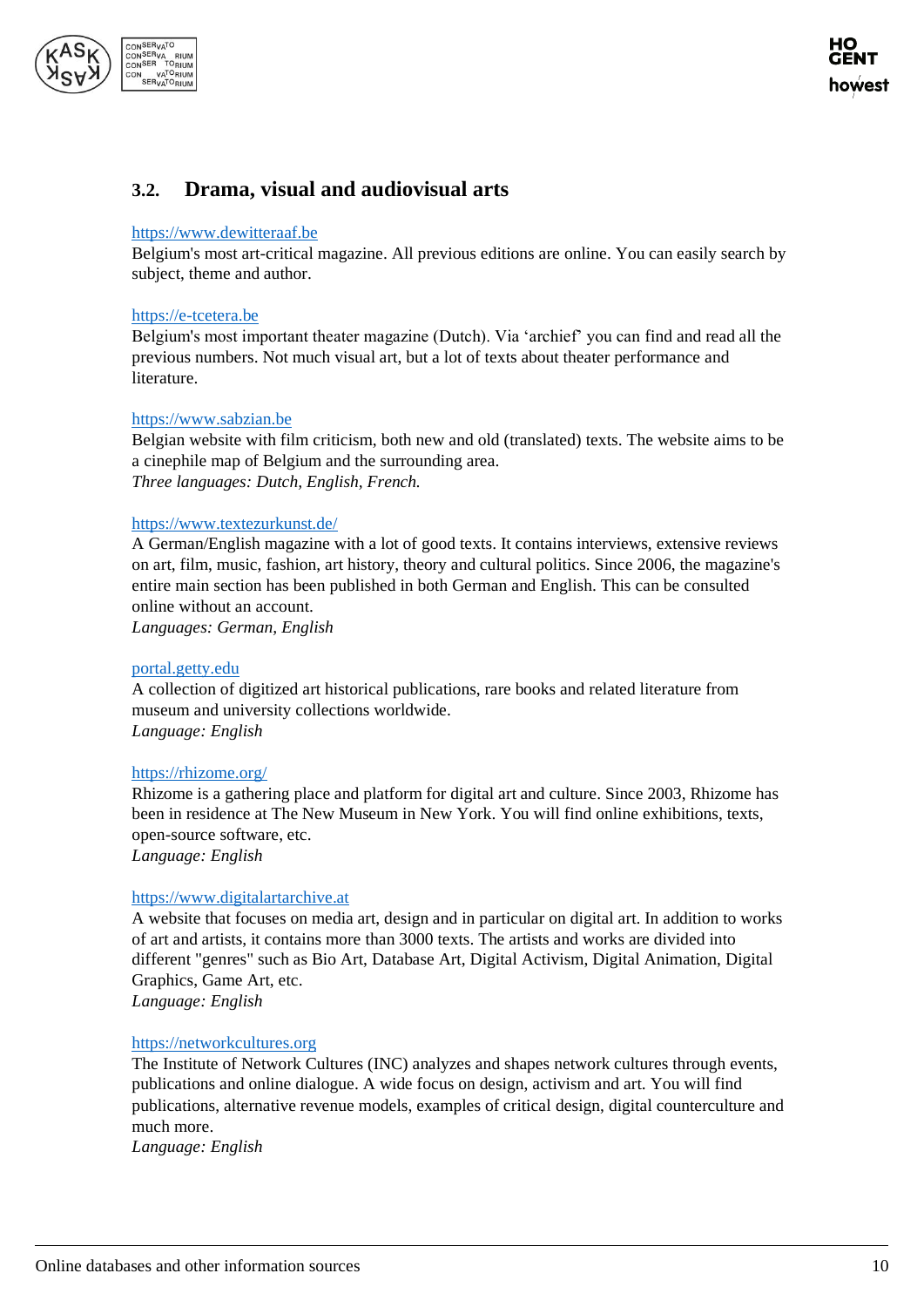

#### [http://departuresandarrivals.eu](http://departuresandarrivals.eu/)

A network of thirteen institutions that all work on contemporary dance. The European project was initiated by PARTS. There are some interesting texts on the website *Language: English*

#### [http://www.closeupfilmcentre.com/vertigo\\_magazine](http://www.closeupfilmcentre.com/vertigo_magazine)

Vertigo is a film magazine founded in 1993 in Great Britain by a group of filmmakers, thinkers, writers and activists. The magazine has become an important reference for the discussion about film culture and history. It offered a wide variety of critical views with the public, academics and practitioners, with essays, interviews, discussions, portfolios, scripts and hybrid work. The magazine existed in printed form until 2009 and ceased to exist in 2012. You can find all the numbers online.

*Language: English*

#### [https://www.oxfordartonline.com](https://www.oxfordartonline.com/)

Collection of sources and documents about artists, periods or styles. A kind of academic Wikipedia. Although many articles are only accessible through your institute, you can, just like with Jstor, come across things that you can then obtain through other channels. It can also be useful to find personal details. It is a scientific source, so if you say something briefly about someone and want to use a footnote, you can refer to Oxford Art.

#### [https://www.bloomsburycollections.com](https://www.bloomsburycollections.com/)

Bloomsbury Collections provides access to qualitative research across the humanities and social sciences. It contains more than 6,000 titles, of which only 210 are open access. Not everything is accessible, but you can browse through all the books and view the different chapters. If you have found an interesting article or book, you can try to find it elsewhere.

#### [https://www.europeana.eu](https://www.europeana.eu/)

A project of the European Union to bring together all (European) online sources. Currently the collection is rather limited and historical in nature, but despite that you will find interesting images and sometimes also texts.

*Languages: all European languages* [https://www.librarystack.org](https://www.librarystack.org/)

Library Stack combines database, archive, publisher and distributor and connects digital materials of art, design, theory and architecture with worldwide library catalogs.

#### <span id="page-10-0"></span>**3.2.1. Specific websites**

It can be useful to search for specific texts. For example, via the website of the artist, the relevant author, the foundation that manages the artist's estate, a group of enthusiasts who have scanned all the magazines, and so on ...

On academic websites such as Jstor and Project Muse you will mainly find academic texts. The writings of, for example, Thomas Hirschhorn or Robert Smithson are not academic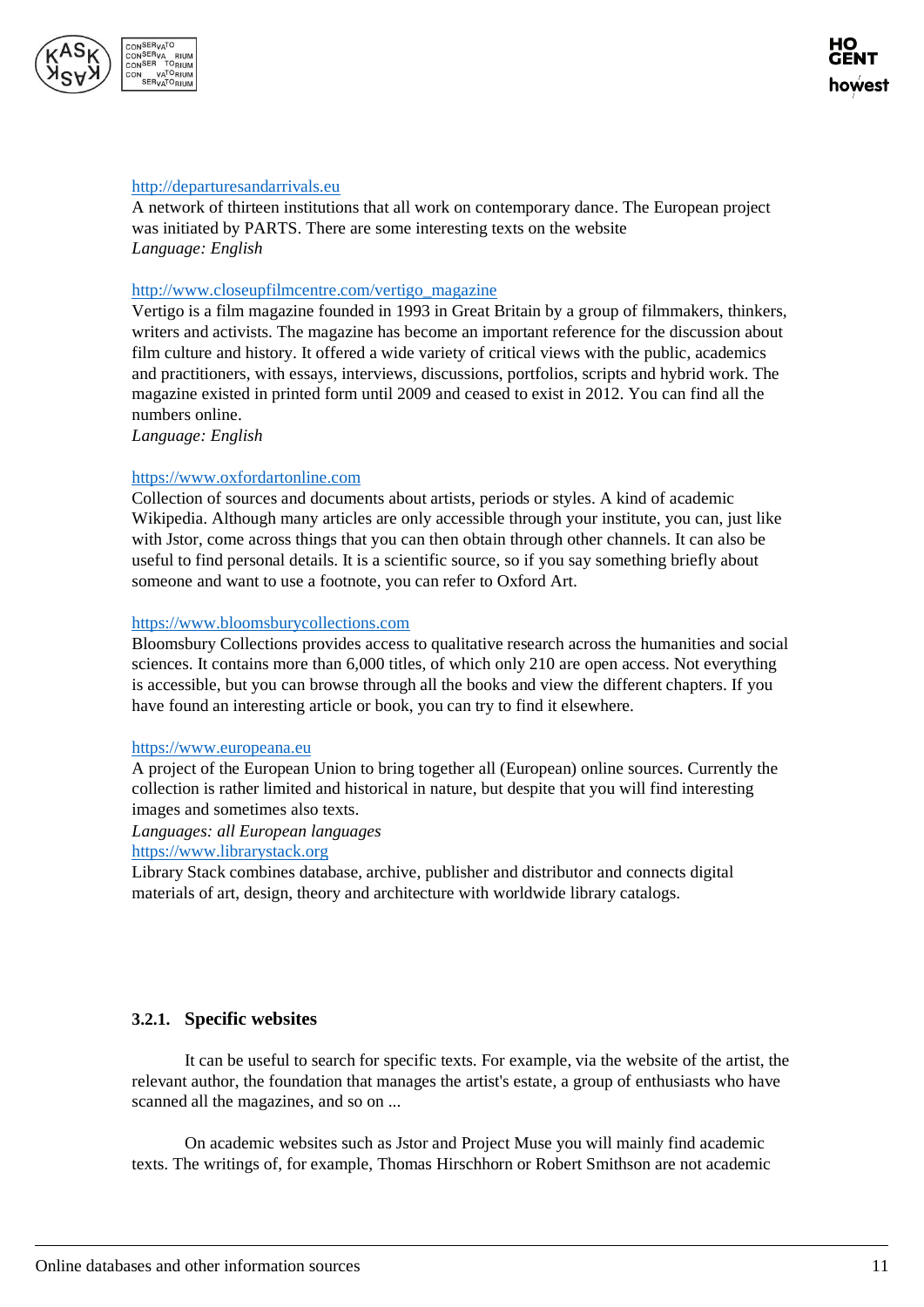

texts, but can of course be especially useful. Although you find many texts in "research groups" such as aaaaarg, it can also be useful to look for texts in a focused search.

#### **Some examples of specific websites are:**

<https://forensic-architecture.org/programme/publications> Texts by, about, or related to Forensic Architecture.

#### [https://chrismarker.org](https://chrismarker.org/)

Here you will find screenplays, film clips, images, and texts by and about Chris Marker.

#### <https://www.cddc.vt.edu/sionline/>

Situationist international archive: all situationist texts, including all pre, post and linked texts.

#### [https://www.radicalsoftware.org](https://www.radicalsoftware.org/)

Radical Software was an early magazine that focused on the use of video as an artistic and political medium. The work established in 1970 in New York. A group of fans posted all songs online.

#### [https://www.digitalcanon.nl](https://www.digitalcanon.nl/) & [http://mediakunst.net](http://mediakunst.net/)

Websites where you can find Dutch media art. On digitalcanon you will also find texts and 'further reading' where you will receive an interesting list of texts about media art. You can then try to obtain interesting publications from other databases. Visually also an interesting website.

#### [https://awarewomenartists.com](https://awarewomenartists.com/)

AWARE stands for: Archives of Women Artists, Research and Exhibitions. The aim is the creation, indexation and dissemination of information about female artists of the 20th century. At this moment you will not find much information online, but this may change soon.

#### <http://www.cddc.vt.edu/feminism/>

Feminist Theory Website, a website where you will find a lot of bibliographic details about feminist texts and theories. In addition, an extensive list of persons.

#### <https://stichtingconstant.nl/>

Here you will find all texts by and about Constant (Nieuwenhuys).

#### [https://philippevandenberg.be](https://philippevandenberg.be/)

In addition to an extensive inventory of the paintings and drawings of Philippe Vandenberg, you will also find texts by and about the artist.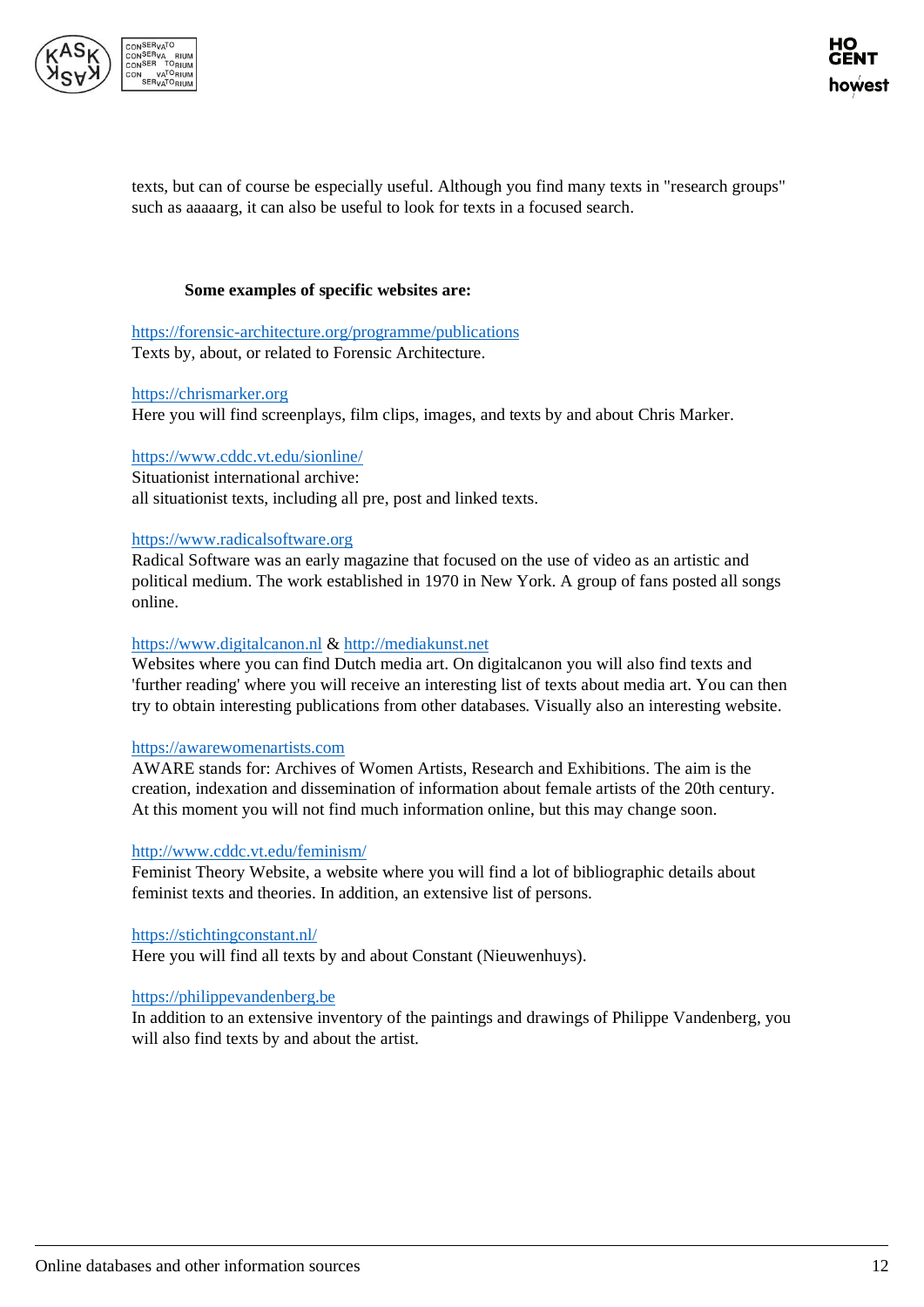

#### <span id="page-12-0"></span>**3.2.2. Do you want more?**

Many universities have created a list of different and specific databases. Many of these databases require you to be logged in to the university, but not always.

- University of Ghent <https://lib.ugent.be/en/databases> Here are links to 431 databases that may be useful in specific cases. For example, think of: o Dürer ©: Website about the Dürer graphics in the Book Tower collection. o Lexicon of East Flemish Painters and Sculptors (1700-1940). o Agrippa: Archives and Museum for Flemish Cultural Life. o BelgicaPress: Via BelgicaPress you can search in millions of pages of digitized Belgian newspapers. o Memory of the Netherlands, 799254 sculptures from 132 collections of 92 institutions.
- Yale University <https://guides.library.yale.edu/?b=s>
- Het Smithsonian Institute <https://library.si.edu/research/find-art-design-resources>
- Artcyclopedia

[http://www.artcyclopedia.com](http://www.artcyclopedia.com/)

A bit of a hobby website for art historical research, but you will sometimes find unexpected links to other websites for images and texts. Particularly suitable for well-known artists.

- <https://images.nga.gov/> Image database of digitized works from the collection of the National Gallery of Art (Washington D.C.).
- <https://www.tate.org.uk/art/archive/collections> Digitized works from the collection of Tate Modern London.
- <https://www.rijksmuseum.nl/rijksstudio> Digitized works from the collection of the Rijksmuseum Amsterdam.
- <https://aci-iac.ca/art-books> Canadian online art book project, started in 2013, is a growing library of Canadian art history with mostly monographs.